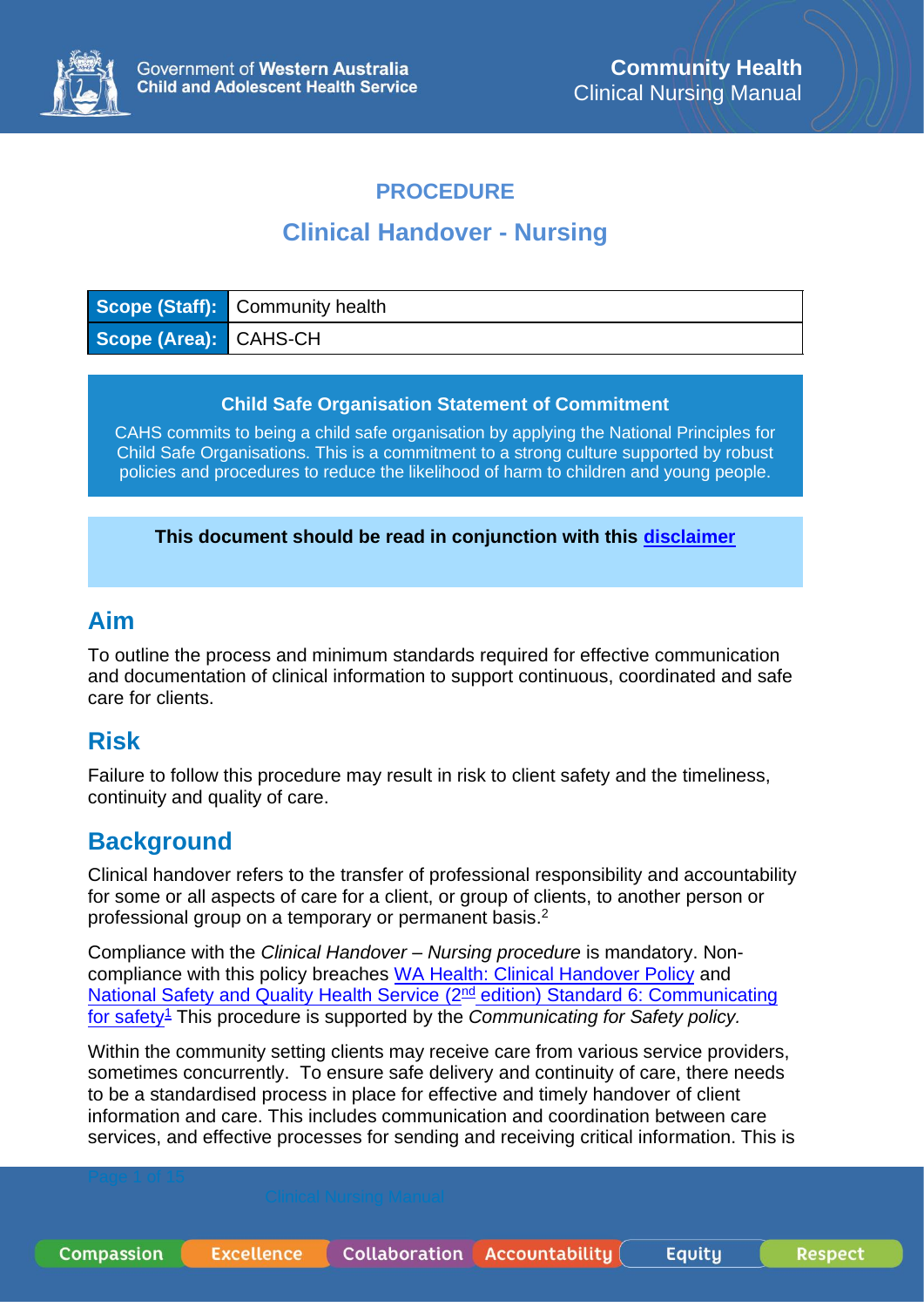particularly important to ensure the provision of continuous, safe and effective care for children for whom there are identified health, development, wellbeing or safety concerns, and for external transfers of care. <sup>1</sup>

# **Definitions**

- **Child Development Information System (CDIS):** Electronic client medical record system used by CAHS-CH staff.
- **Clients at risk:** Clients who experience adverse conditions, circumstances or events and who require additional support to achieve positive health or development outcomes.
- **Clients of Concern:** Clients identified as having risk factors for negative health, development, wellbeing or safety outcomes. These may include: child protection concerns, family domestic violence, mental health concerns impacting parenting, social and emotional wellbeing concerns, and exposure to drugs and alcohol.
- **iSoBAR:** the mnemonic used to guide the structure and content of clinical handovers initiated within CAHS. Includes the components of Identify (i), Situation (S), Observations (o), Background (B), Agreed Plan (A), and Readback (R).
- **Mature minor:** A child under the age of 18 years who has been assessed as being able to fully comprehend the nature, consequences and risks of the proposed action, irrespective of whether there is parent/caregiver consent.<sup>3</sup>
- **Receiving nurse:** the nurse/team receiving a clinical handover, commencing a new episode of care, and taking on clinical responsibility of a client.

## **Key points**

- All nurses will refer to the Nursing and Midwifery Board AHPRA Decision-making [framework](file:///C:/Users/he21299/Downloads/Nursing-and-Midwifery-Board---Framework---Decision-making-framework-for-nursing-and-midwifery---Advance-copy%20(3).PDF) in relation to scope of practice and delegation of care to ensure that decision-making is consistent, safe, child and family-centred and evidence-based.
- The iSoBAR framework supports consistent content and structure of the handover. This ensures effective and comprehensive communication of client information, to support coordinated and safe transfer of care of clients and minimise the risk of error or clinical harm.
- Handover may be given face to face, or by telephone, email, or letter, following the iSoBAR framework.
- The nurse must always seek consent for handover/referral from the parent/caregiver, except in the event of an emergency. Consent from parent/caregiver should be clearly documented in CDIS/CHIS and/or paper-based client record.
- Parent/caregiver should be included in the handover process and care planning whenever possible and provided with a copy of relevant clinical handover information.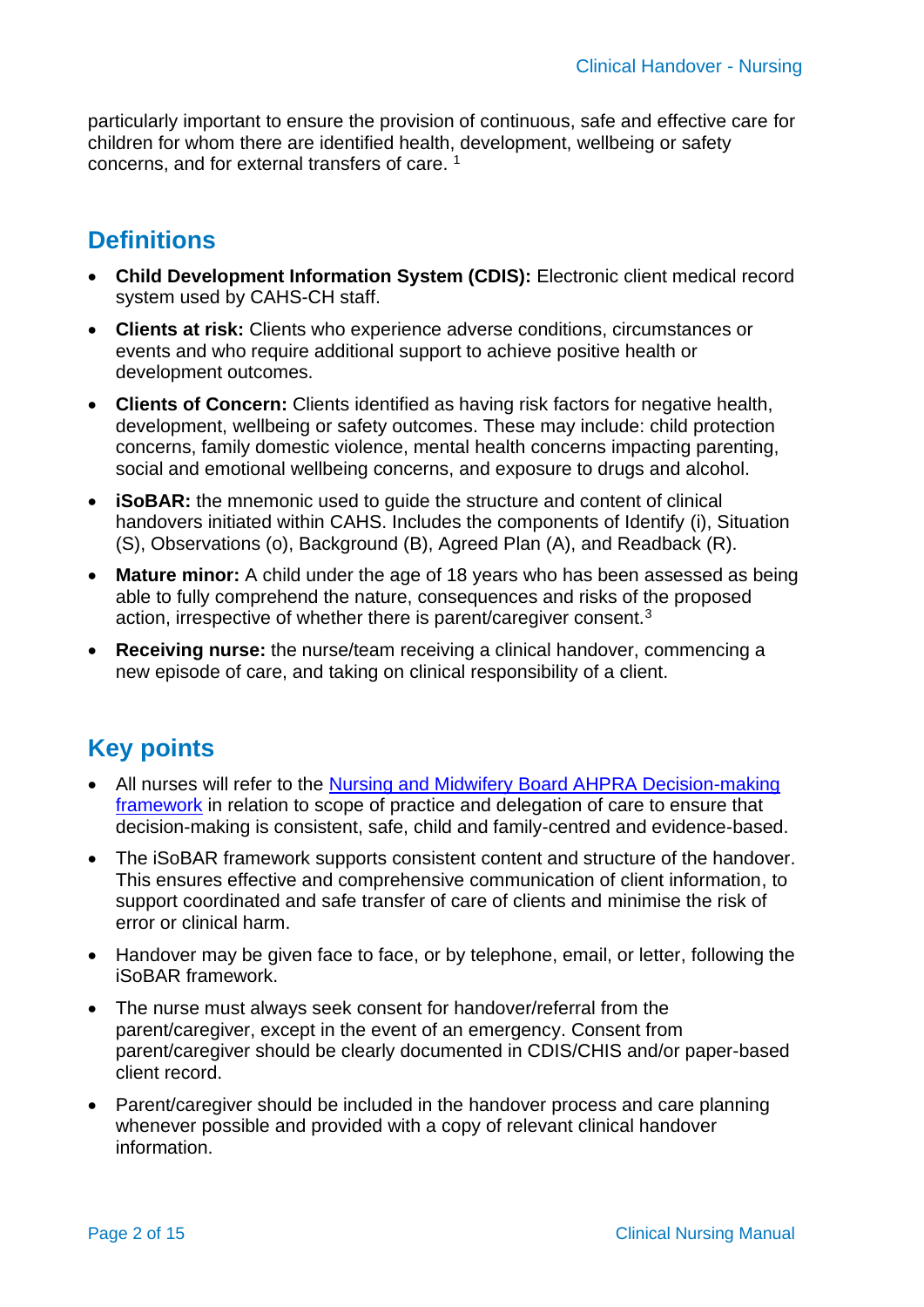- Three mandatory identifiers must be used when handing over care, as per the *Client identification procedure*.
- Communication, decisions, actions and outcomes are clearly documented in the client record.

| <b>iSoBAR</b>          | <b>Relevant Information</b>                                                                                                                                                                                                                                                                                                                |
|------------------------|--------------------------------------------------------------------------------------------------------------------------------------------------------------------------------------------------------------------------------------------------------------------------------------------------------------------------------------------|
| I - Identify           | Client details/legal guardian<br>$\bullet$<br>Nurse handing over<br>$\bullet$<br>Consent for services/information sharing                                                                                                                                                                                                                  |
| <b>S</b> - Situation   | Reason for handover/referral<br>$\bullet$<br>Presentation/ primary diagnosis<br>$\bullet$                                                                                                                                                                                                                                                  |
| <b>O</b> - Observation | Observations and assessment results<br>$\bullet$<br>ASQ, Physical Assessment, Breastfeeding assessment,<br><b>SEHA</b>                                                                                                                                                                                                                     |
| <b>B</b> - Background  | Birth, developmental, medical and family history<br>$\bullet$<br>Social situation, siblings, protective and risk factors (e.g.<br>Interpreter)<br>Allergy, drug reaction                                                                                                                                                                   |
| $A -$ Agreed Plan      | Given the situation, what needs to happen?<br>$\bullet$<br>Relevant goals/plans                                                                                                                                                                                                                                                            |
| $R - Readback$         | Discuss handover/referral with parent/caregiver and confirm<br>$\bullet$<br>their understanding of process and required actions<br>Identify receiving clinician and discuss handover/referral with<br>them if required<br>Receiving clinician - read electronic medical record and<br>$\bullet$<br>contact referring clinician if required |

# **iSoBAR**

**Refer to [Appendix 1](#page-12-0) for Guide to finding iSoBAR Clinical Handover information in CDIS.**

**Refer to [Appendix 2](#page-14-0) for Clinical Handover Infographic**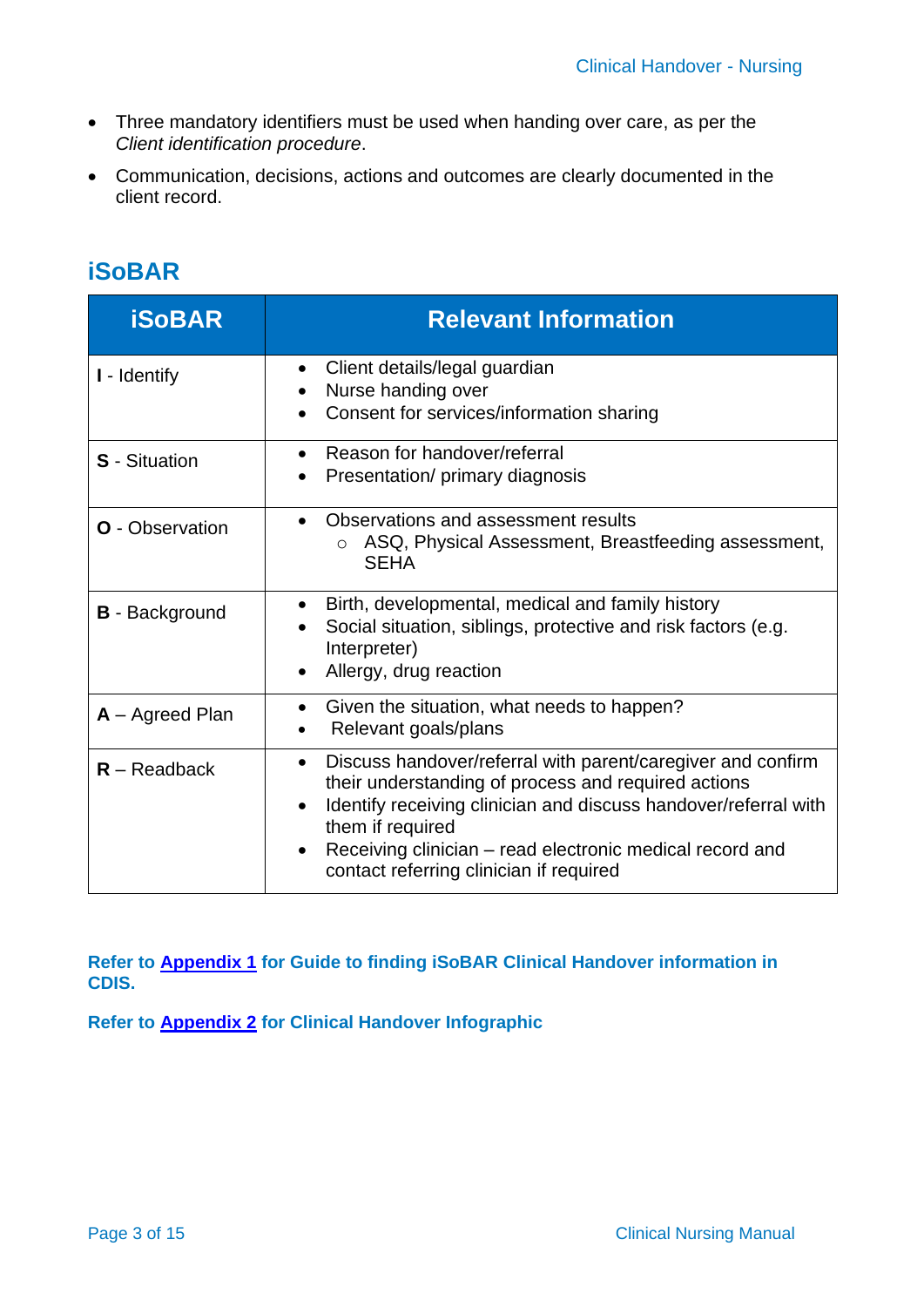# **Clinical Handover - External**

External clinical handover processes will be utilised when:

- A client needs to be transferred urgently to an acute medical setting for further assessment and monitoring.
- A client is referred to services outside of CAHS-CH.
	- o Common referrals include: General Practitioner, Ngala, Wanslea, Communicare, Family Support Services, Department of Communities - Child Protection and Family Support Services (CPFS)
- A client is exiting the service and it is currently unknown who CAHS-CH is handing over to. In these circumstances, clinical handover documentation will be given to the parent/caregiver/mature minor to pass on, as appropriate.
- Nurse receiving an external handover should use iSoBAR framework when documenting this handover in CDIS.

# **Procedure**

| <b>Steps</b>                                                                                                                                                                  | <b>Additional Information</b>                                                                                                                                                                                                                                                             |  |
|-------------------------------------------------------------------------------------------------------------------------------------------------------------------------------|-------------------------------------------------------------------------------------------------------------------------------------------------------------------------------------------------------------------------------------------------------------------------------------------|--|
| Discuss reason for referral with<br>parent/caregiver. Ensure they<br>understand the reason for referral<br>and obtain consent.                                                | Consent to sharing information must<br>$\bullet$<br>be in writing and current (within 12<br>months) when handing over to<br>external parties. (Refer to Consent for                                                                                                                       |  |
| Complete CHS663 Clinical<br>Handover/Referral form and<br>provide parent/caregiver with<br>completed form along with copies<br>of any other relevant assessments.             | Services policy)<br>If the external service provider has<br>their own referral forms, complete<br>these using iSoBAR framework.<br>Attach CHS663 Clinical<br>Handover/Referral form also if<br>relevant.<br>Consent for referral to CPFS is ideal.<br>However, concern for the safety and |  |
| Ensure parent/caregiver<br>understands their responsibility for<br>arranging and attending the<br>referral appointment.                                                       |                                                                                                                                                                                                                                                                                           |  |
| Document clinical handover in<br>CDIS as a CNP - Clinical<br>Handover (ISOBAR).                                                                                               | wellbeing of the child or clinician may<br>override the need for parental consent.<br>Refer to: CAHSH-CH - Child Safety<br>and Protection and the Guidelines for                                                                                                                          |  |
| Attach PDF copy of CHS663<br>$\circ$<br><b>Clinical Handover/Referral</b><br>form in CDIS, and update<br><b>CHS725 Consent for Release</b><br>of Information form if required | protecting Children 2020<br>When referring for child protection<br>$\bullet$<br>concern use: CPFS - Child Protection<br><b>Concern Referral form</b>                                                                                                                                      |  |
| Nurses without CDIS access will<br>document clinical handover in the<br>client's paper health record                                                                          | When referring an adult to family and<br>$\bullet$<br>domestic violence services use:                                                                                                                                                                                                     |  |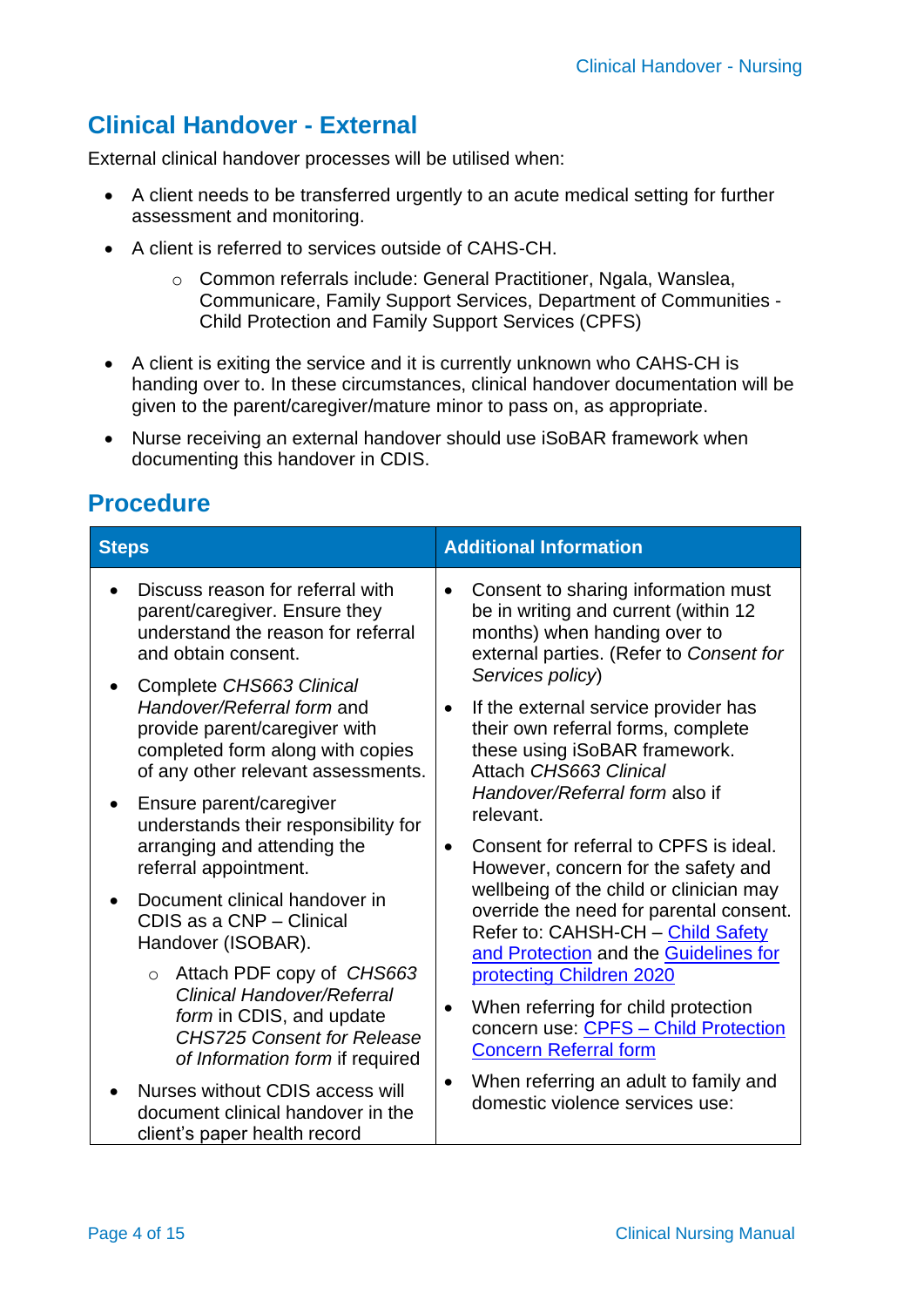| <b>Steps</b>                                                                                                                                                       | <b>Additional Information</b>                                                                                                                                  |  |
|--------------------------------------------------------------------------------------------------------------------------------------------------------------------|----------------------------------------------------------------------------------------------------------------------------------------------------------------|--|
| (MR600, CHS410) and attach<br>CHS663 Clinical<br>Handover/Referral form, and<br>update CHS725 Consent for                                                          | <b>Referral for Family and Domestic</b><br>Violence form (FDV952)<br>Refer to CAHS-CH Recognising and<br>$\bullet$<br><b>Responding to Acute Deterioration</b> |  |
| Release of Information form if<br>required.                                                                                                                        | policy for further information on<br>handover in emergency situations.                                                                                         |  |
| In emergency situations, use<br><b>iSoBAR</b> framework in the verbal<br>handover to paramedic to ensure<br>all critical information is<br>communicated.           | Where required, advise<br>$\bullet$<br>parent/caregiver to proceed with child<br>to the hospital or GP.                                                        |  |
| Refer to CAHS-CH Client Record<br>transfer policy for further<br>information on the management of<br>client records for clients exiting<br><b>CAHS-CH</b> service. |                                                                                                                                                                |  |

### **Clinical Handover - Internal**

Internal clinical handover processes will be utilised in the following circumstances:

- Transfer of client care between nurses within the same discipline/specialty within CAHS-CH
	- o For example, when client care is transferred from a child health nurse in one metropolitan region to another child health nurse in another metropolitan region
- Transfer of client care between nurses from different areas within CAHS-CH
	- o This may include referral to Aboriginal\* Health Team (AHT), Refugee Health Team (RHT), Child Development Services (CDS), Partnership level of Services – Child Health, and Breastfeeding Support Services (BFS)

## **Procedure**

| <b>Steps</b>                                                                                                                                                         | <b>Additional Information</b>                                                                                                                                         |  |
|----------------------------------------------------------------------------------------------------------------------------------------------------------------------|-----------------------------------------------------------------------------------------------------------------------------------------------------------------------|--|
| <b>Referring Nurse</b>                                                                                                                                               |                                                                                                                                                                       |  |
| Discuss reason for referral or<br>handover with parent/caregiver<br>and obtain consent for referrals.<br>Ensure parent/caregiver<br>understands reason for referral. | • Consent for handover may be written<br>or verbal.<br>• When handing over to nurses without<br>access to CDIS, complete a CHS663<br>Clinical Handover/Referral form. |  |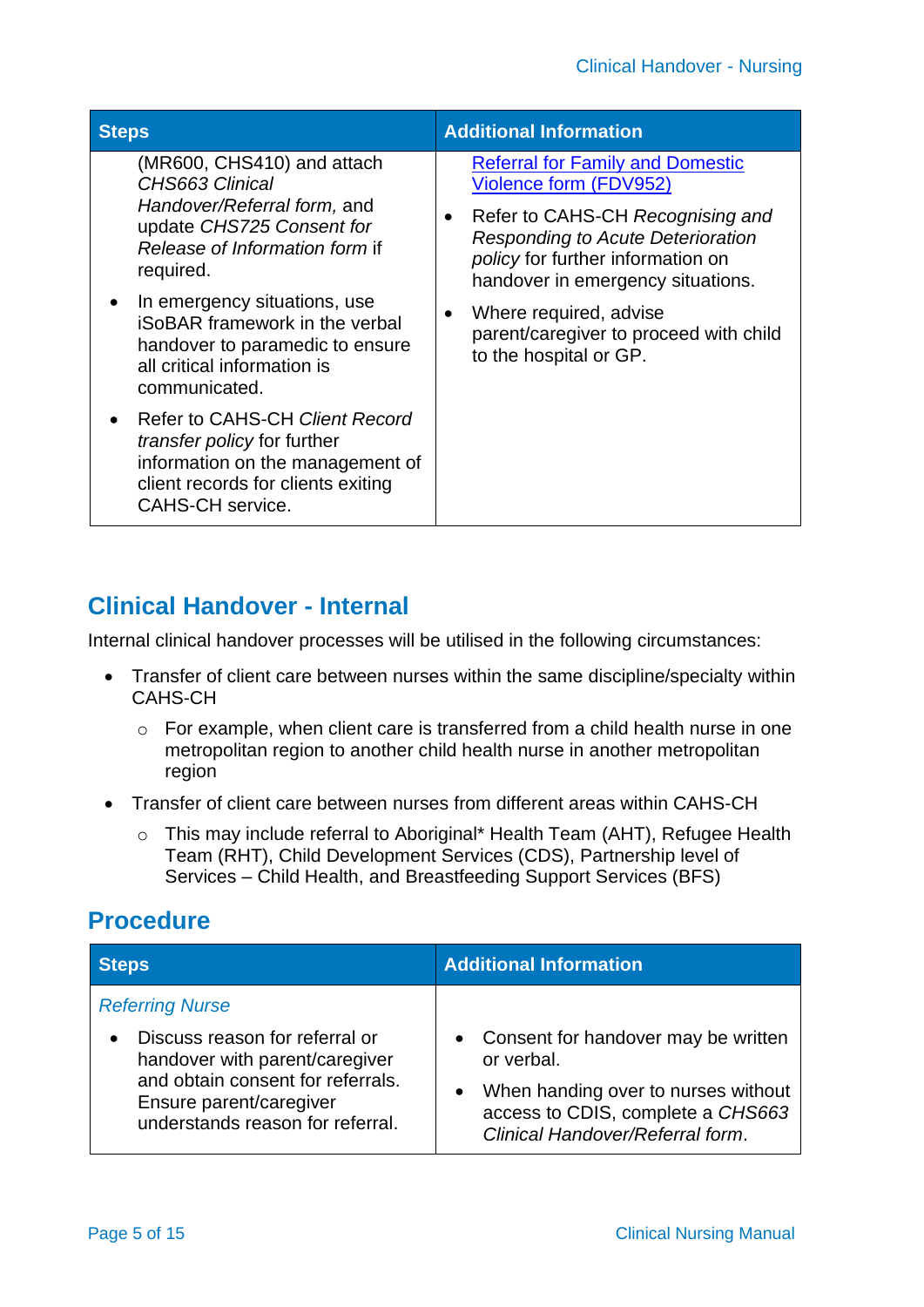| <b>Steps</b>                                                                                                                                                                                                                                                                                                                                                                                                                                                                                                                                                                                                                                                                                                                                                                                                                                                                                                                                                                                                                                                                                                                                                                                     | <b>Additional Information</b>                                                                                                                                                                                                                                                                                                                                                                                                                                                                                                                                                                                                                                                                                                                                                                                                                                                                                  |  |  |
|--------------------------------------------------------------------------------------------------------------------------------------------------------------------------------------------------------------------------------------------------------------------------------------------------------------------------------------------------------------------------------------------------------------------------------------------------------------------------------------------------------------------------------------------------------------------------------------------------------------------------------------------------------------------------------------------------------------------------------------------------------------------------------------------------------------------------------------------------------------------------------------------------------------------------------------------------------------------------------------------------------------------------------------------------------------------------------------------------------------------------------------------------------------------------------------------------|----------------------------------------------------------------------------------------------------------------------------------------------------------------------------------------------------------------------------------------------------------------------------------------------------------------------------------------------------------------------------------------------------------------------------------------------------------------------------------------------------------------------------------------------------------------------------------------------------------------------------------------------------------------------------------------------------------------------------------------------------------------------------------------------------------------------------------------------------------------------------------------------------------------|--|--|
| Notification of handover between<br>CAHS-CH staff who both have<br>access to CDIS may be verbal or<br>by email, using iSoBAR<br>framework.<br>Document the communication and<br>clinical handover in CDIS as a<br><b>CNP - Clinical Handover</b><br>(ISOBAR). Attach copy of the<br>email sent.<br>Complete referrals for CDS, BFS<br>and Partnership - Child Health<br>Service using the relevant screens<br>in CDIS.<br>Ensure parent/caregiver<br>$\bullet$<br>understands their responsibility for<br>arranging and attending the<br>referral appointment.<br>Attach PDF copy of CHS663<br>$\bullet$<br>Clinical Handover/Referral form,<br>and CHS725 Consent for Release<br>of Information if required, to CDIS<br>file.<br><b>Receiving Nurse</b><br>For Child health staff - collect<br>client paper file, and update CDIS<br>as per Client Record Transfer<br>procedure.<br>Where client initiates and<br>establishes ongoing contact with<br>new region without prior advice,<br>nurse will send a request to<br>previous region for transfer of<br>client's paper file.<br>Read client's CDIS notes and/or<br>paper record and seek clarification<br>from previous nurse if required. | Nurses without CDIS access will<br>document making or receiving of a<br>handover in the client's paper file<br>(MR600, CHS410), attach copy of<br><b>CHS663 Clinical Handover/Referral</b><br>form, and update CHS725 Consent<br>for Release of Information form if<br>required.<br>For transfers of clinic or region,<br>$\bullet$<br>contact the receiving nurse by phone<br>if there are urgent concerns.<br>Discuss relevant client information<br>$\bullet$<br>with Partnership, BFS or CDS Intake<br>CNS by phone or email to determine<br>need for a referral.<br>Provide parent/caregiver with the<br>$\bullet$<br>contact details of receiving<br>community health service.<br>Ensure client paper and electronic<br>$\bullet$<br>files are up to date.<br>Refer to CAHS-CH Client Record<br>$\bullet$<br>Transfer procedure when client is<br>moving permanently to another<br>CAHS-CH service site. |  |  |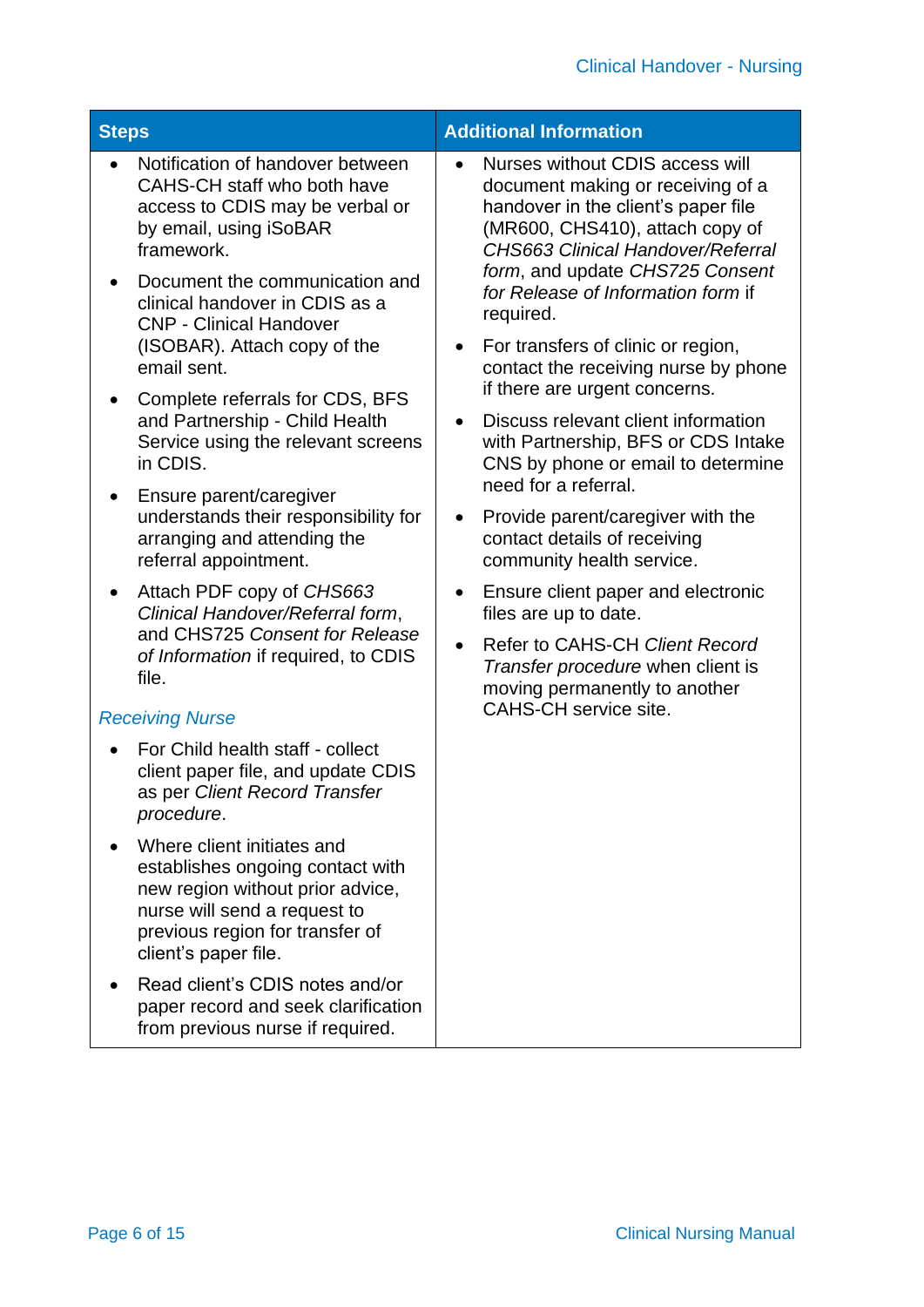| <b>Steps</b>                                                                                                                                                                                                                                                                                                                                                                                                                                                                                                                                                                                                                                                                                                       | <b>Additional Information</b>                                                                                                                                                                                                                                                                                                                                                                                                                                                                                                                                       |  |  |
|--------------------------------------------------------------------------------------------------------------------------------------------------------------------------------------------------------------------------------------------------------------------------------------------------------------------------------------------------------------------------------------------------------------------------------------------------------------------------------------------------------------------------------------------------------------------------------------------------------------------------------------------------------------------------------------------------------------------|---------------------------------------------------------------------------------------------------------------------------------------------------------------------------------------------------------------------------------------------------------------------------------------------------------------------------------------------------------------------------------------------------------------------------------------------------------------------------------------------------------------------------------------------------------------------|--|--|
| <b>Referral to AHT</b><br>Document consent for referral to<br>AHT services in CDIS.<br>Email AHT regarding the client's<br>$\bullet$<br>name, DOB, parent/caregiver<br>name and address, and consent to<br>referral. Attach a copy of this email<br>in CDIS.<br>Ensure client's paper and<br>٠<br>electronic files are up to date.<br>Document referral to AHT services<br>$\bullet$<br>in CDIS as CNP - Clinical<br>Handover (ISOBAR).                                                                                                                                                                                                                                                                            | Advise parent/caregiver that the<br>$\bullet$<br>referral will be sent directly to central<br>AHT email and that receiving nurse<br>will contact them to discuss concerns<br>and to schedule appointments.<br>Contact AHT receiving clinician by<br>$\bullet$<br>phone to discuss any urgent<br>concerns.<br>Retain the client on current 'Active<br>$\bullet$<br>list'. AHT will transfer client to the<br>appropriate AHT 'Active list' once the<br>referral has been actioned.<br>Email to:<br>BirthNotificationsAHT.CACH@health.w<br>a.gov.au                   |  |  |
| <b>Referral to RHT</b><br>Document consent for referral to<br>RHT services in CDIS.<br>Clarify and document client's visa<br>$\bullet$<br>status (e.g. Humanitarian or<br>Asylum Seeker visa).<br>Staff with CDIS access email RHT<br>regarding the referral and then<br>attach a copy of this email in CDIS.<br>Document referral to RHT in CDIS<br>as CNP - Clinical Handover<br>(ISOBAR).<br>Staff without CDIS access send<br>$\bullet$<br>email to RHT regarding the<br>referral, including a scanned copy<br>of CHS080 Referral to Refugee<br>Health form. Save a printed copy<br>of the email and referral form in<br>client's paper file.<br>Ensure client's paper and<br>electronic files are up to date. | Advise parent/caregiver that the<br>$\bullet$<br>referral will be sent directly to central<br>RHT email and that receiving nurse will<br>contact the parent/caregiver (using free<br>interpreter services as required) to<br>discuss concerns and to schedule<br>appointments.<br>Contact RHT by phone to discuss any<br>urgent concerns with the receiving<br>clinician.<br>Client will remain on Child health<br>$\bullet$<br>centre's 'Active list' after referral is<br>accepted by RHT.<br>Email to:<br><b>CACH.RefugeeHealthReferrals@health</b><br>wa.gov.au |  |  |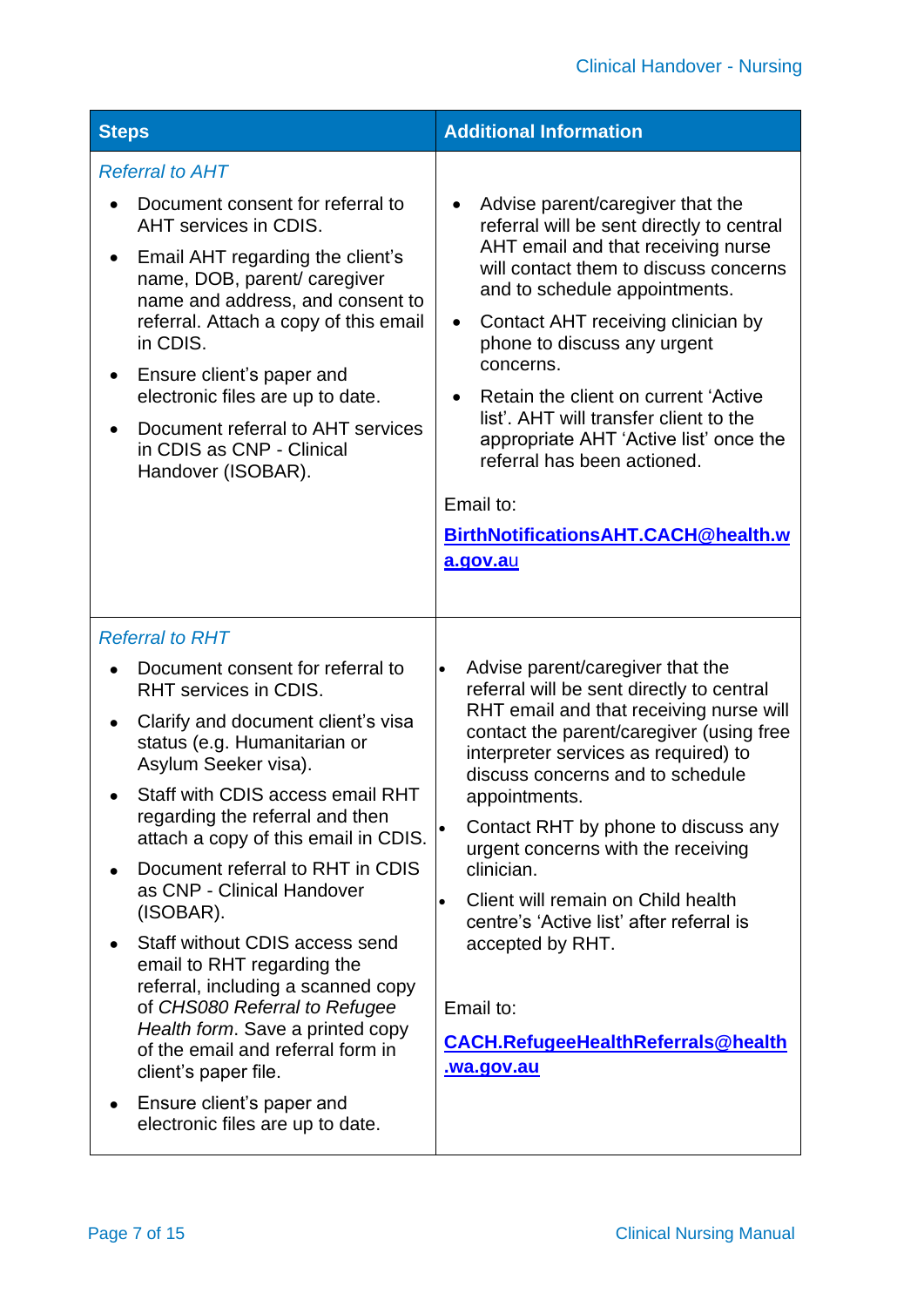### **Clinical Handover - Clients with identified needs**

This includes clinical handover from one community health service to another within CAHS-CH, between child health and primary school services, or between CAHS-CH and WACHS.

Clients with identified needs may include clients of concern, children under the care of CPFS, and those clients with CDIS Flags or on the Universal Plus pathway who are considered at risk of health, developmental, social or safety concerns.

Where it is identified that another nurse will be taking over the care of a client with concerns, a clinical handover should be completed to minimise the risk of interruption to continuity of care. Where significant risks are present, ensure the relevant Flag has been created or updated in CDIS. An Alert flag is to be used if there is a risk to the safety and wellbeing of the client or clinician.

Combined Clients of Concern (COC) meetings for child and school health teams are recommended to enable discussion and clinical handover between the teams as needed. Clinical representatives from AHT and RHT at COC meetings supports clinical handover of relevant clients to school health, particularly near the end of the year.

When the whereabouts of a child is unknown and there are concerns, a report should be made to CPFS as per the Clients of Concern protocol.

| <b>Steps</b>                             | <b>Additional Information</b>     |  |
|------------------------------------------|-----------------------------------|--|
| <b>Child Health to School Health</b>     |                                   |  |
| <b>Child Health Nurse</b>                | • Refer to Assigning CDIS Flags   |  |
| Child health nurses are required to      | tip sheet for further details on  |  |
| $\bullet$                                | assigning and updating flags.     |  |
| regularly review Child Health - Active   | Include parent/caregiver in the   |  |
| lists to ensure that COC list and Flags  | $\bullet$                         |  |
| status are up-to-date.                   | handover process where            |  |
| Consider clients at risk who will be     | possible. Inform that handover is |  |
| starting in Kindy the following year.    | being given to SH services.       |  |
| Determine if formal clinical handover to | Discussion with parent/caregiver  |  |
| School Health service is required.       | and verbal handovers to           |  |
| Discuss reason for handover with         | receiving nurse are recorded as   |  |
| parent/caregiver.                        | CNP in CDIS.                      |  |
| Handover may be given directly to        | Ensure siblings are linked if     |  |
| $\bullet$                                | concerns relate to family         |  |
| receiving nurse if school enrolment      | wellbeing and safety.             |  |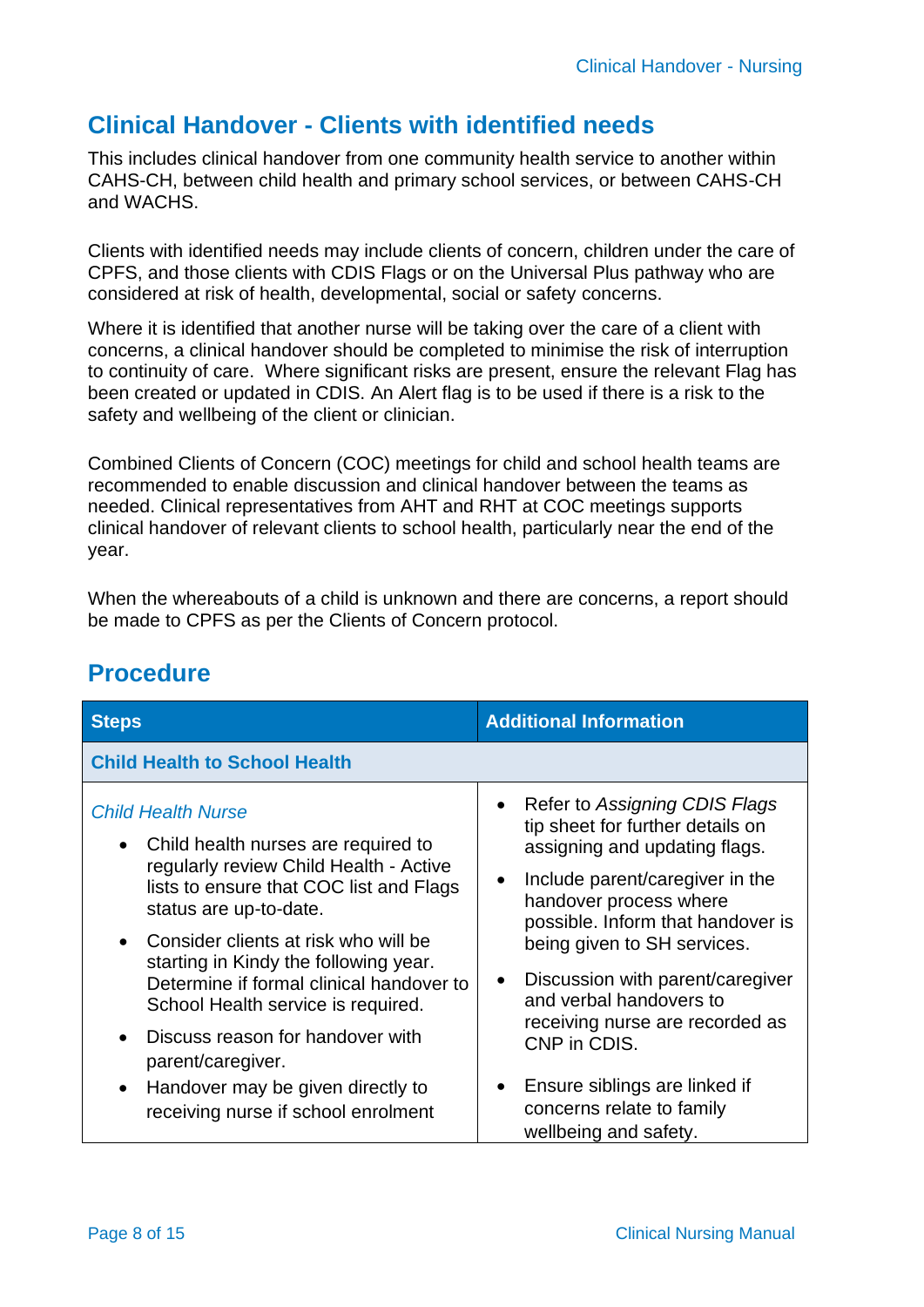| <b>Steps</b>                                                                                                                                                                                                                                                                                                                                        | <b>Additional Information</b>                                                                                                                                                                                                             |  |  |
|-----------------------------------------------------------------------------------------------------------------------------------------------------------------------------------------------------------------------------------------------------------------------------------------------------------------------------------------------------|-------------------------------------------------------------------------------------------------------------------------------------------------------------------------------------------------------------------------------------------|--|--|
| has been confirmed by<br>parent/caregiver.<br><b>Clinical Nurse Manager</b>                                                                                                                                                                                                                                                                         | CNM must be involved in all                                                                                                                                                                                                               |  |  |
| When a child's school has not yet<br>been determined, CNM is responsible<br>for communication with school health<br>team about children identified by child<br>health nurse as being at risk or having<br>identified health or developmental<br>needs. CNM and school health team<br>identify school enrolment for these<br>children with concerns. | handovers of clients on COC list.<br>If class lists are delayed, request<br>$\bullet$<br>CHNs to generate a handover<br>list by 'copying and pasting'<br>clients on COC list or clients with<br>relevant CDIS flags on CH Active<br>list. |  |  |
| CNM to forward client details to the<br>appropriate school health nurse.<br>Communication, decisions, actions<br>$\bullet$<br>and outcomes are to be clearly<br>documented in the client record.                                                                                                                                                    |                                                                                                                                                                                                                                           |  |  |
| <b>School Health Nurse</b>                                                                                                                                                                                                                                                                                                                          |                                                                                                                                                                                                                                           |  |  |
| School health nurses are required to prioritise<br>School Entry Health Assessments for children<br>with increased risks to health, wellbeing,<br>development and safety. This assessment<br>includes direct liaison with the client's<br>parent/caregiver and discussion with teacher.                                                              | Make a prioritisation plan for<br>$\bullet$<br><b>School Health Entry</b><br>Assessments of children at<br>increased risk of compromised<br>health, wellbeing and<br>developmental outcomes.                                              |  |  |
| Receive formal clinical handover of<br>relevant clients from CHN or CNM.                                                                                                                                                                                                                                                                            | <b>Review CDIS notes for students</b><br>identified with concerns by                                                                                                                                                                      |  |  |
| Review children on CDIS Class lists<br>٠<br>for Flags or marked for Priority<br>assessment.                                                                                                                                                                                                                                                         | parent/teacher.<br>Refer to School-aged health<br>$\bullet$<br>services - Primary and Universal                                                                                                                                           |  |  |
| Review CDIS notes for indicators of<br>٠<br>need and identified areas of concern<br>and seek further clarification if required<br>from child health nurse.                                                                                                                                                                                          | contact School Entry Health<br>Assessment guidelines for<br>further details on school health<br>nurse procedures.                                                                                                                         |  |  |
| A school health nurse may need to provide<br>clinical handover to child health services if<br>there are known younger siblings of school<br>aged children with identified significant risks.                                                                                                                                                        |                                                                                                                                                                                                                                           |  |  |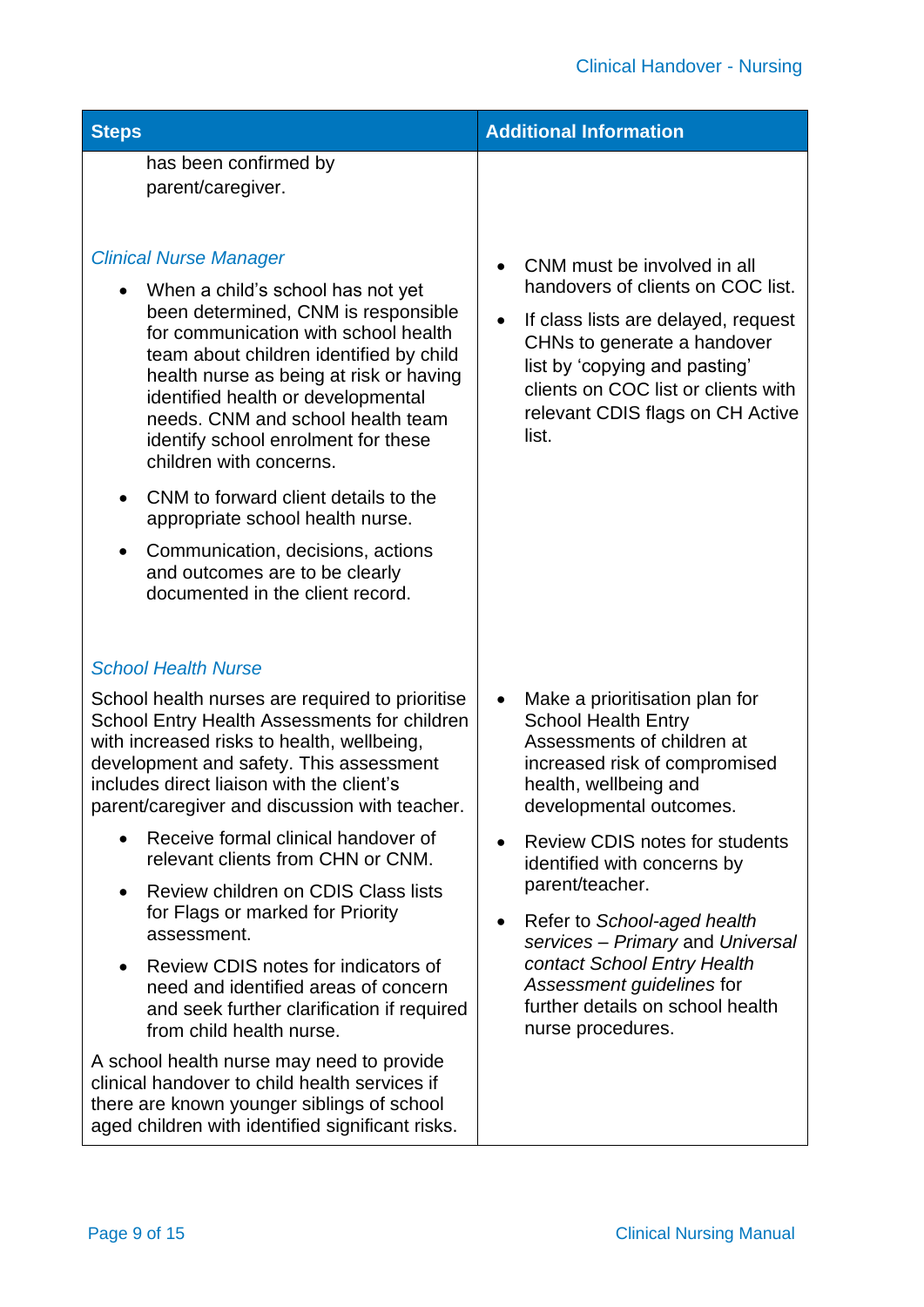| <b>Steps</b>                                                                                                                                                                                                                                                                                                                                                                                                                                                                                                                                                                                                                                                                                                                                                                                                                                                                                                                                                                                                                                                                                                                                                                                                                                                                                                                                                                                                            | <b>Additional Information</b>                                                                                                                                                                                                                                                                                                                                                                                                                                                                                                                                                                                                                                                                                                                                                                                                                                                                                                                                                                                                                                                                                  |  |  |
|-------------------------------------------------------------------------------------------------------------------------------------------------------------------------------------------------------------------------------------------------------------------------------------------------------------------------------------------------------------------------------------------------------------------------------------------------------------------------------------------------------------------------------------------------------------------------------------------------------------------------------------------------------------------------------------------------------------------------------------------------------------------------------------------------------------------------------------------------------------------------------------------------------------------------------------------------------------------------------------------------------------------------------------------------------------------------------------------------------------------------------------------------------------------------------------------------------------------------------------------------------------------------------------------------------------------------------------------------------------------------------------------------------------------------|----------------------------------------------------------------------------------------------------------------------------------------------------------------------------------------------------------------------------------------------------------------------------------------------------------------------------------------------------------------------------------------------------------------------------------------------------------------------------------------------------------------------------------------------------------------------------------------------------------------------------------------------------------------------------------------------------------------------------------------------------------------------------------------------------------------------------------------------------------------------------------------------------------------------------------------------------------------------------------------------------------------------------------------------------------------------------------------------------------------|--|--|
| <b>Community Health client relocating between WACHS and CAHS-CH</b>                                                                                                                                                                                                                                                                                                                                                                                                                                                                                                                                                                                                                                                                                                                                                                                                                                                                                                                                                                                                                                                                                                                                                                                                                                                                                                                                                     |                                                                                                                                                                                                                                                                                                                                                                                                                                                                                                                                                                                                                                                                                                                                                                                                                                                                                                                                                                                                                                                                                                                |  |  |
| <b>Client moving from WACHS to CAHS-CH</b><br>CAHS-CH CNM to provide CAHS-CH<br>nurse with handover of vulnerable<br>children from WACHS.<br>Request handover via WACHS central<br>$\bullet$<br>email, if not already received from<br><b>CAHS-CH Leadership Correspondence.</b><br>Seek clarification from relevant WACHS<br>$\bullet$<br>Child health nurse if required.<br><b>Client moving from CAHS-CH to WACHS</b><br>Child health nurse identifies client with<br>concerns moving to WACHS services.<br>Discuss referral/handover with parent/<br>$\bullet$<br>caregiver. Gain/update consent for<br>release of information, using CHS725<br>Consent for Release of Information form.<br>Complete CHS663 Clinical<br>$\bullet$<br>Handover/Referral form, documenting<br>concerns regarding the child's safety and<br>wellbeing.<br>Email CHS663 Clinical handover form, a<br>request to conduct a clinical handover,<br>and new contact details of client if<br>known, to WACHS central email.<br>Document clinical handover in CDIS as<br>CNP - Clinical Handover (ISOBAR) and<br>include a copy of the email sent. Attach<br>a copy of CHS663 Clinical<br>Handover/Referral form in CDIS -<br>Attachments.<br>Nurse may arrange and conduct the<br>$\bullet$<br>verbal component of handover directly<br>with receiving WACHS nurse, to give<br>further information about issues and the<br>level of concern. | Handover forwarded from<br>$\bullet$<br><b>WACHS Central email to CAHS-</b><br><b>CH Leadership Correspondence:</b><br>LeadershipCorrespondence.Com<br>munityHealth@health.wa.gov.au<br><b>CAHS-CH Leadership</b><br>$\bullet$<br>Correspondence will forward<br>handover to appropriate CNM.<br><b>CNM</b> notified about all<br>handovers of clients on COC list<br>or considered to have high risk to<br>health, development, wellbeing<br>or safety. Refer to Clients of<br>concern management protocol.<br>CHN or CNM to review CHS663<br>$\bullet$<br><b>Clinical Handover/Referral form</b><br>and any additional documents<br>included, such as the Child<br>Wellbeing Guide or reports to<br>CPFS, and forward to WACHS<br>Central email:<br>areaofficepopulationhealth.WACH<br>S@health.wa.gov.au<br>Child health client may be<br>relocating to WACHS for child<br>health services or entering kindy<br>in the following year.<br>Create a 'Flag - Information' in<br>$\bullet$<br>CDIS and document a CDIS-<br>CNP if the client is concurrently<br>receiving services from CAHS-<br>CH and WACHS. |  |  |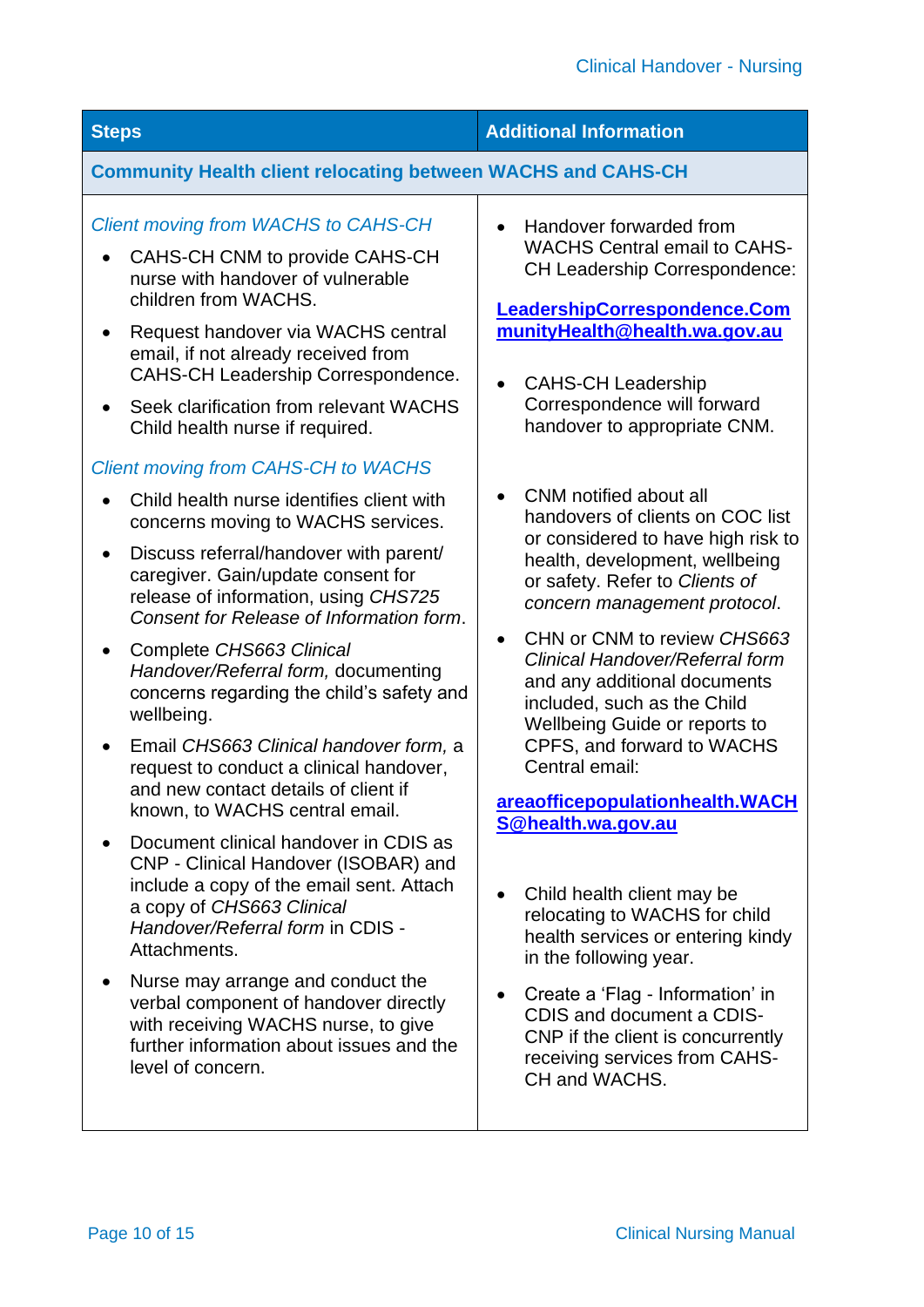#### **Compliance**

Auditing for clinical handover occurs via the *CH Child and School Health Nursing Client Record Audit tool*, as per the *Client record audit management procedure* for Community Health. Compliance with the procedure is monitored via the CAHS – Community Health Clinical Governance Committee.

#### **References**

- 1. Australian Commission on Saftey and Quality in Health Care. User guide for Acute and Community Health Service Organisations that provide care for children. Sydney, 2018.
- 2. Australian Medical Association. Safe Handover: Safe Patients. Guidance on Clinical Handover for Clinicians and Managers. Canberra, 2006.
- 3. Department of Health WA. Working with Youth: A legal resource for community-based health workers. Perth, 2007.
- 4. Child and Adolescent Health Services. Vulnerable Populations. In: Department of Health WA, editor. Perth, 2020.

#### **Related internal policies, procedures and guidelines**

The following documents can be accessed in the Community Health Manual: [HealthPoint link](https://healthpoint.hdwa.health.wa.gov.au/policies/Pages/CACH-Community-Health.aspx) or [Internet](https://www.cahs.health.wa.gov.au/en/For-health-professionals/Resources/Community-Health-Clinical-Nursing-Manual) link or for WACHS staff in the [WACHS Policy link](https://healthpoint.hdwa.health.wa.gov.au/policies/Pages/WACHS%20Policy%20Pages/WACHS-Policies.aspx)

[Child Health Services](https://healthpoint.hdwa.health.wa.gov.au/policies/Policies/CAHS/CACH.CH.ChildHealthServicesPolicy.pdf) 

[Clients Of Concern Management](https://healthpoint.hdwa.health.wa.gov.au/policies/Policies/CAHS/CACH.CHSH.ClientsOfConcernManagement.pdf)

[School-aged health services -](https://healthpoint.hdwa.health.wa.gov.au/policies/Policies/CAHS/CACH.SH.SchoolagedHealthServicesPrimary.pdf) Primary

[School-aged health services -](https://healthpoint.hdwa.health.wa.gov.au/policies/Policies/CAHS/CACH.SH.SchoolagedHealthServicesSecondary.pdf) Secondary

[Vulnerable Populations](https://healthpoint.hdwa.health.wa.gov.au/policies/Policies/CAHS/CACH.CHSH.VulnerablePopulations.pdf)

The following documents can be accessed in the [Child Development Service Policy](https://healthpoint.hdwa.health.wa.gov.au/policies/Pages/CACH-Operational-Policies.aspx)  [Manual](https://healthpoint.hdwa.health.wa.gov.au/policies/Pages/CACH-Operational-Policies.aspx)

[Clinical Handover in the Child Development Service](https://healthpoint.hdwa.health.wa.gov.au/policies/Policies/CAHS/CACH.CDS.ClinicalHandoverInCDS.pdf)

The following documents can be accessed in the CAHS-CH [Operational Manual](https://healthpoint.hdwa.health.wa.gov.au/policies/Pages/CACH-Operational-Policies.aspx)

[Client Identification Procedure](https://healthpoint.hdwa.health.wa.gov.au/policies/Policies/CAHS/CACH.MW.ClientIdentification.pdf)

[Client Record Transfer](https://healthpoint.hdwa.health.wa.gov.au/policies/Policies/CAHS/CACH.MW.ClientRecordTransfer.pdf)

[Consent for Release of Client Information](https://healthpoint.hdwa.health.wa.gov.au/policies/Policies/CAHS/CACH.AW.Pr57%20Consent%20for%20Release%20of%20Client%20Information.pdf)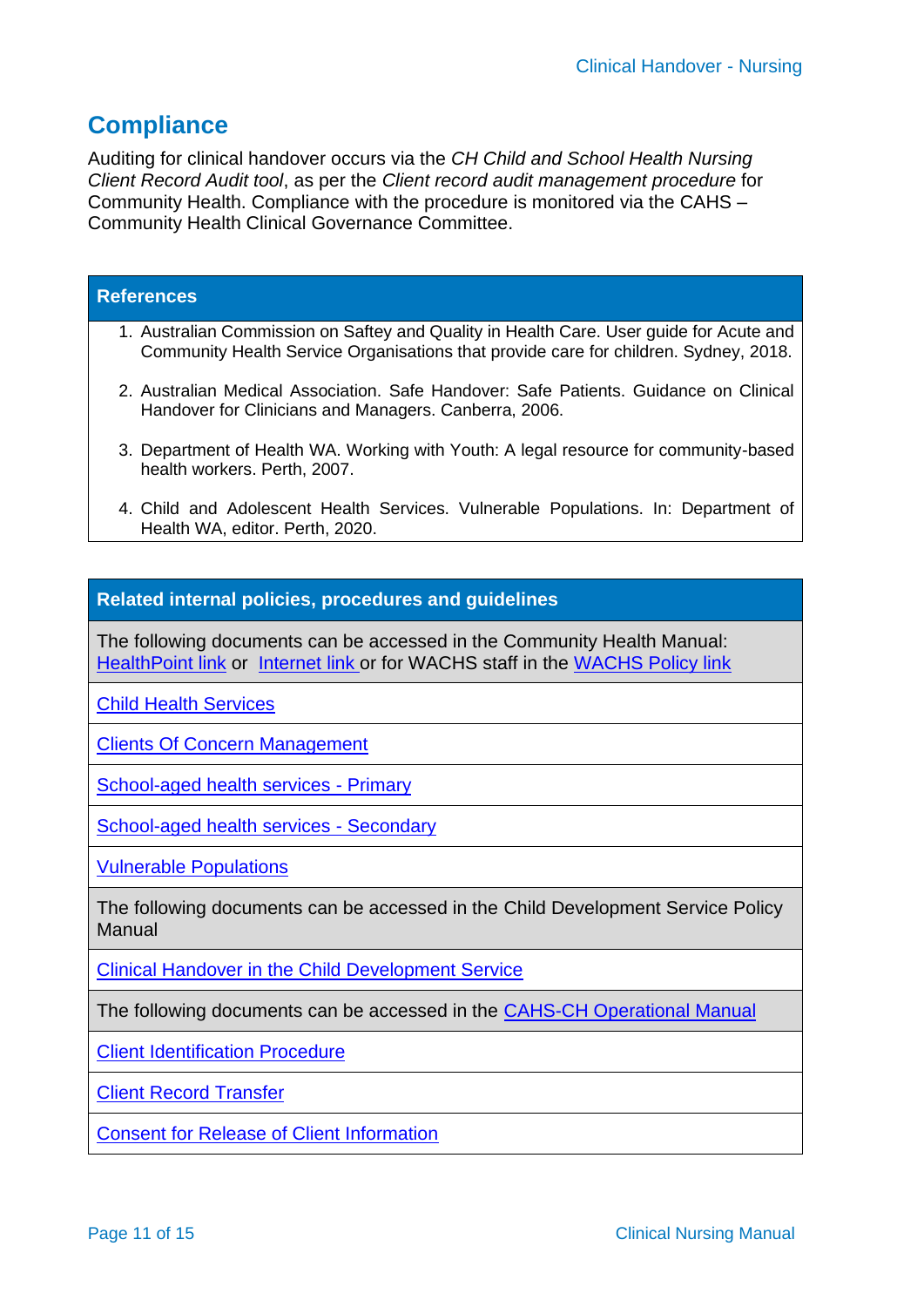[Recognising and Responding to Acute Deterioration](https://healthpoint.hdwa.health.wa.gov.au/policies/Policies/CAHS/CACH.MW.DeteriorationInHealthStatus-UnexpectedAcute.pdf)

The following documents can be accessed in the [CAHS Policy Manual](https://healthpoint.hdwa.health.wa.gov.au/policies/Pages/CAHS-Policies-Corporate.aspx)

[Child Safety and Protection](https://healthpoint.hdwa.health.wa.gov.au/policies/Policies/CAHS/CAHS.PM.ChildProtection.pdf)

[Communicating for Safety](https://healthpoint.hdwa.health.wa.gov.au/policies/Policies/CAHS/CAHS.PM.CommunicatingForSafety.pdf)

The following documents can be accessed in [WACHS Policy](https://healthpoint.hdwa.health.wa.gov.au/policies/Pages/WACHS%20Policy%20Pages/WACHS-Policies.aspx) 

[WACHS Child Health Clinical Handover of Vulnerable Children Procedure](https://healthpoint.hdwa.health.wa.gov.au/policies/Policies/WACHS/Child%20Health%20Clinical%20Handover%20of%20Vulnerable%20Children%20Procedure.pdf)

The following documents can be accessed in the [Department of Health Policy](https://ww2.health.wa.gov.au/About-us/Policy-Frameworks)  **[Frameworks](https://ww2.health.wa.gov.au/About-us/Policy-Frameworks)** 

[Clinical Handover Guideline](https://ww2.health.wa.gov.au/-/media/Files/Corporate/general-documents/Quality/PDF/Clinical-Handover-Guideline.pdf)

[Clinical Handover Policy \(MP0095\)](https://ww2.health.wa.gov.au/About-us/Policy-frameworks/Clinical-Governance-Safety-and-Quality/Mandatory-requirements/Clinical-Handover-Policy)

**Related CAHS-CH forms**

The following forms can be accessed from the [CAHS-Community Health Forms](https://cahs-healthpoint.hdwa.health.wa.gov.au/cach/forms/Pages/default.aspx) page on HealthPoint

CHS663 – [Clinical Handover/Referral](https://cahs-healthpoint.hdwa.health.wa.gov.au/cach/forms/Child%20Health%20Documents/Statewide/CHS663_Clinical_handover_-_referral_form_FNL.pdf)

CHS725 – [Consent for Release of Information](https://cahs-healthpoint.hdwa.health.wa.gov.au/cach/forms/Consent%20Documents/CHS725_Consent_for_release_of_information_FNL.pdf)

CHS725 – [Consent for Release of Information –](https://cahs-healthpoint.hdwa.health.wa.gov.au/cach/forms/Consent%20Documents/CHS725_parent_information_supplement.pdf) Client Information Sheet

FDV952 – [Referral for Family and Domestic Violence](https://www.kemh.health.wa.gov.au/~/media/Files/Hospitals/WNHS/Our%20Services/State-wide%20Services/WHSP/Referral%20for%20Family%20and%20Domestic%20Violence.pdf)

**Related CAHS-CH resources**

The following resources can be accessed from the [CAHS-Community Health](https://cahs-healthpoint.hdwa.health.wa.gov.au/cach/resources/Pages/default.aspx)  [Resources](https://cahs-healthpoint.hdwa.health.wa.gov.au/cach/resources/Pages/default.aspx) page on HealthPoint

[CDIS User Manual and guidelines](https://cahs-healthpoint.hdwa.health.wa.gov.au/cach/About-Us/Information-Systems-and-Performance/Pages/Child-Development-Information-System-(CDIS).aspx) 

[Guidelines for Protecting Children 2020](https://cahs-healthpoint.hdwa.health.wa.gov.au/directory/SPOCC/Pages/Guidelines-for-Protecting-Children.aspx)

Standard 6 – [Communicating for Safety](https://cahs-healthpoint.hdwa.health.wa.gov.au/cach/Safety-and-Quality/Pages/Standard-6---Communicating-for-Safety.aspx)

**Related external resources**

[441 CPFS Child Protection Concern Referral form](https://www.dcp.wa.gov.au/ChildProtection/Pages/Ifyouareconcernedaboutachild.aspx)

[Child Wellbeing Guide](https://ww2.health.wa.gov.au/~/media/Files/Corporate/general%20documents/Child%20protection/PDF/Child_wellbeing_Guide_assessing_for_neglect.ashx)

[National Safety and Quality Health Service Standards 2](https://www.safetyandquality.gov.au/sites/default/files/2019-04/National-Safety-and-Quality-Health-Service-Standards-second-edition.pdf)<sup>nd</sup> Edition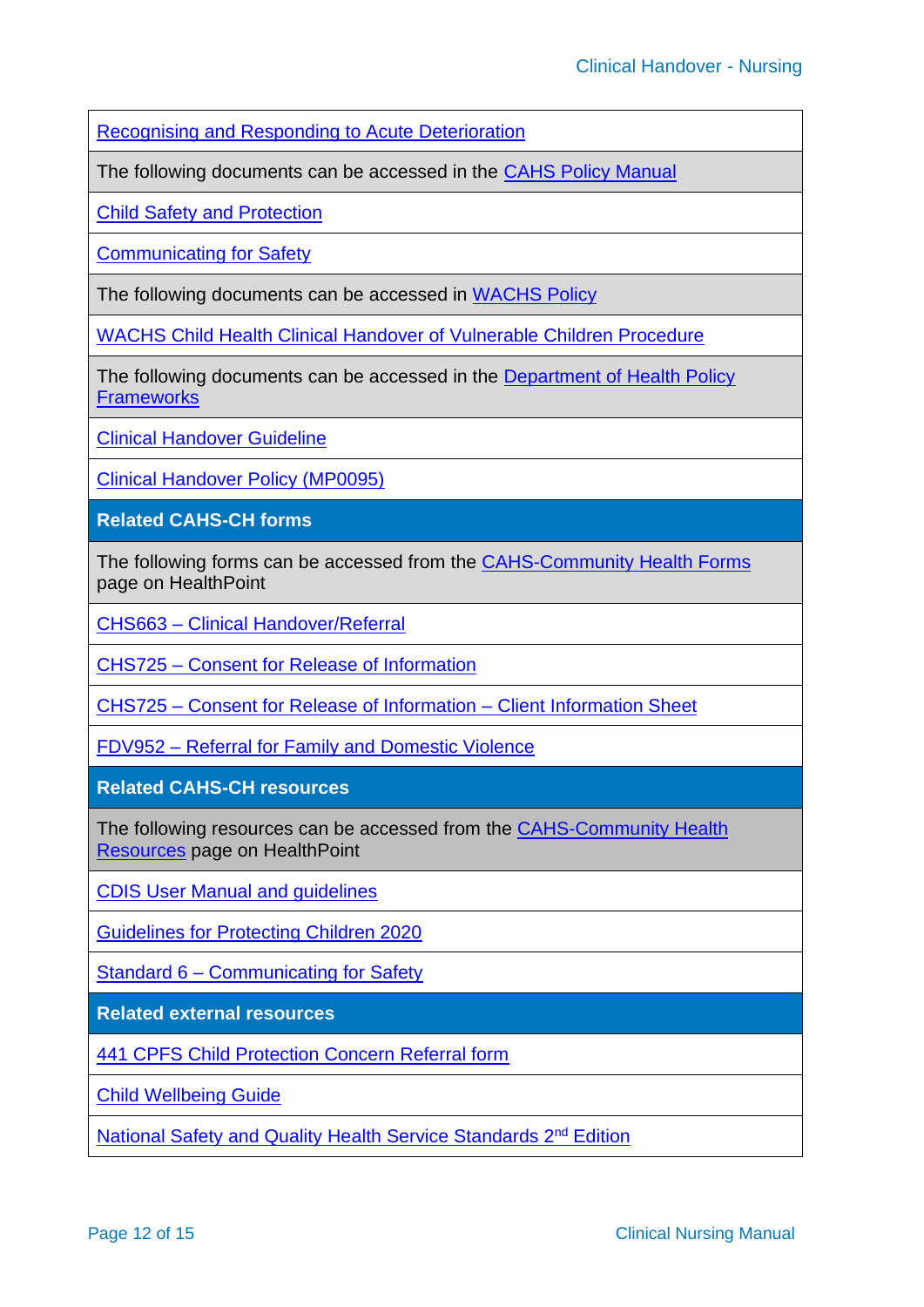#### This document can be made available in alternative formats on request.

<span id="page-12-0"></span>

| Document Owner:                                                                                                                                                                                                | Nurse Co-Director, Community Health                 |                             |                  |
|----------------------------------------------------------------------------------------------------------------------------------------------------------------------------------------------------------------|-----------------------------------------------------|-----------------------------|------------------|
| Reviewer / Team:                                                                                                                                                                                               | <b>Clinical Nursing Policy Team</b>                 |                             |                  |
| Date First Issued:                                                                                                                                                                                             | September 2014                                      | Last Reviewed:              | 17 December 2021 |
| <b>Amendment Dates:</b>                                                                                                                                                                                        | January 2020<br>21 October 2021                     | <b>Next Review</b><br>Date: | 16 January 2025  |
| Approved by:                                                                                                                                                                                                   | <b>Community Health Nursing Leadership</b><br>Group | Date:                       | 17 December 2021 |
| Endorsed by:                                                                                                                                                                                                   | Acting Nurse Co-Director, Community<br>Health       | Date:                       | 16 January 2022  |
| <b>Standards</b><br>NSQHS Standards: <b>EDITOLE</b><br>Applicable:<br>Child Safe Standards: 1, 2, 3, 4, 5, 6, 7, 8, 9, 10                                                                                      |                                                     |                             |                  |
| Printed or personally saved electronic copies of this document are considered uncontrolled                                                                                                                     |                                                     |                             |                  |
| Healthy kids, healthy communities<br>Compassion<br>Collaboration Accountability<br><b>Excellence</b><br>Equity<br><b>Respect</b><br>Neonatology   Community Health   Mental Health   Perth Children's Hospital |                                                     |                             |                  |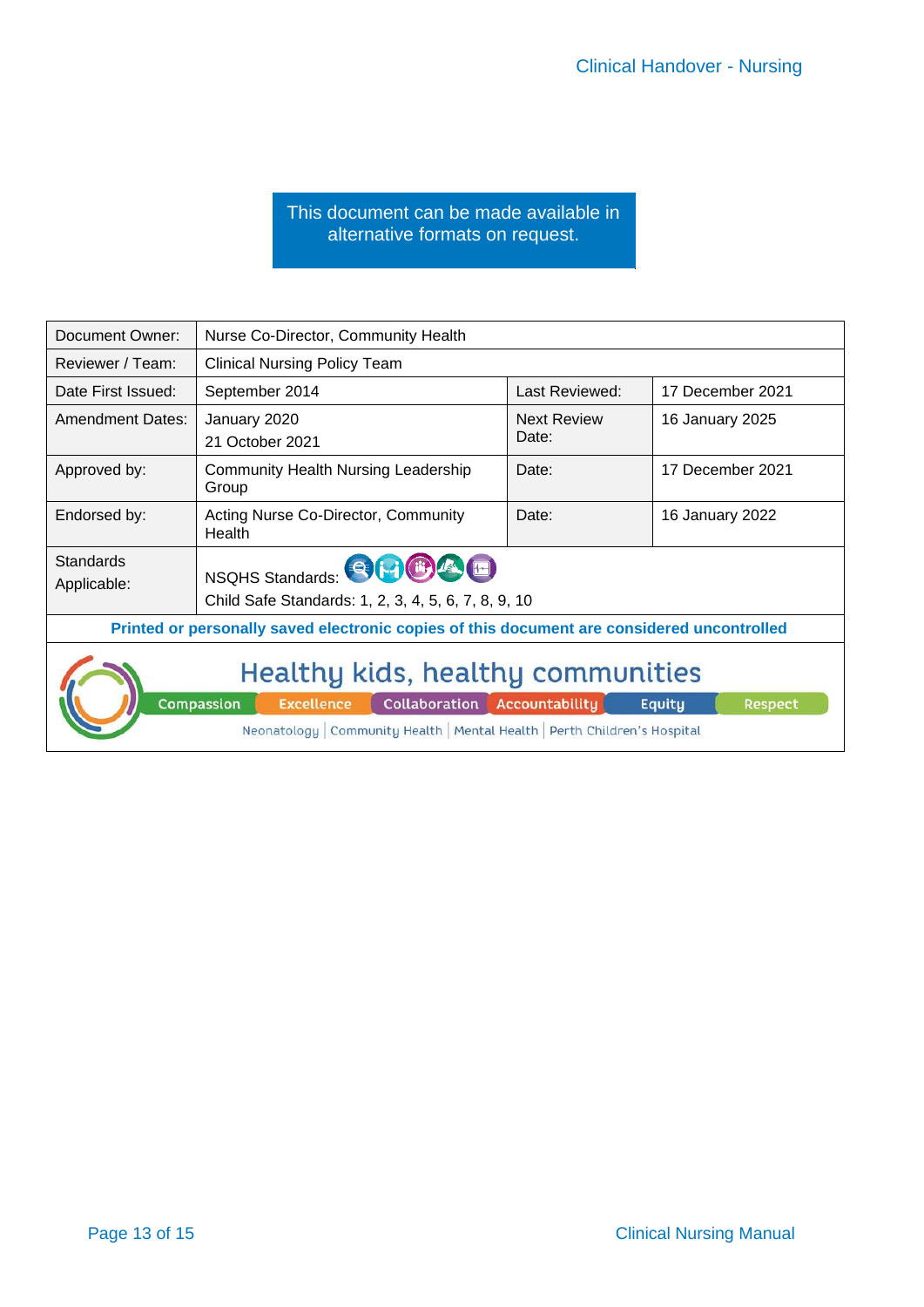#### **Appendix 1: Guide to finding Clinical Handover information in CDIS**

| <b>iSoBAR</b><br><b>Framework</b> | <b>Relevant Information</b>                                                                                                                                                                                          | <b>Where to find information in CDIS</b>                                                                                                                                 |
|-----------------------------------|----------------------------------------------------------------------------------------------------------------------------------------------------------------------------------------------------------------------|--------------------------------------------------------------------------------------------------------------------------------------------------------------------------|
| I - Identification                | Introduce the referring service, and identify the client,<br>parent/caregiver, contact details and consent for referral                                                                                              | Client details screen<br>$\bullet$                                                                                                                                       |
| <b>S</b> - Situation              | Describe the reason for handover<br>Identify the primary issue/concern and any secondary<br>issues/concerns                                                                                                          | Integrated Progress Notes (IPN)<br>$\bullet$<br>Indicators of Need (protective and risk factors)<br>Flags<br>$\bullet$                                                   |
| <b>O</b> - Observation            | Include observations and assessment results if relevant<br>$\bullet$                                                                                                                                                 | <b>IPN</b><br>$\bullet$<br>Assessment tool results<br><b>ASQ</b><br>$\bullet$                                                                                            |
| <b>B</b> - Background             | Describe relevant background information including:<br>Client history (e.g. health and development, family<br>situation, emotional health and social situation)<br>Past and present interventions and investigations | <b>IPN</b><br>$\bullet$<br>Correspondence (history)<br>Assessment tool results (outcomes from any<br>$\bullet$<br>previous assessments)<br>Referral history<br>$\bullet$ |
| $A -$ Agreed Plan                 | Given the situation, what needs to happen?<br>$\bullet$<br>Relevant goals/plans                                                                                                                                      | <b>IPN</b><br>$\bullet$<br>Correspondence<br>Care plan, if available                                                                                                     |
| $R - Read$ Back                   | Confirm shared understanding of the handover or referral<br>$\bullet$<br>with the parent/guardian or receiving clinician                                                                                             | Document in CDIS as CNP 'Clinical handover<br>$\bullet$<br>(iSoBAR)' for handovers, and 'Referral to<br>another discipline/service' for referrals outside<br>of CDIS     |